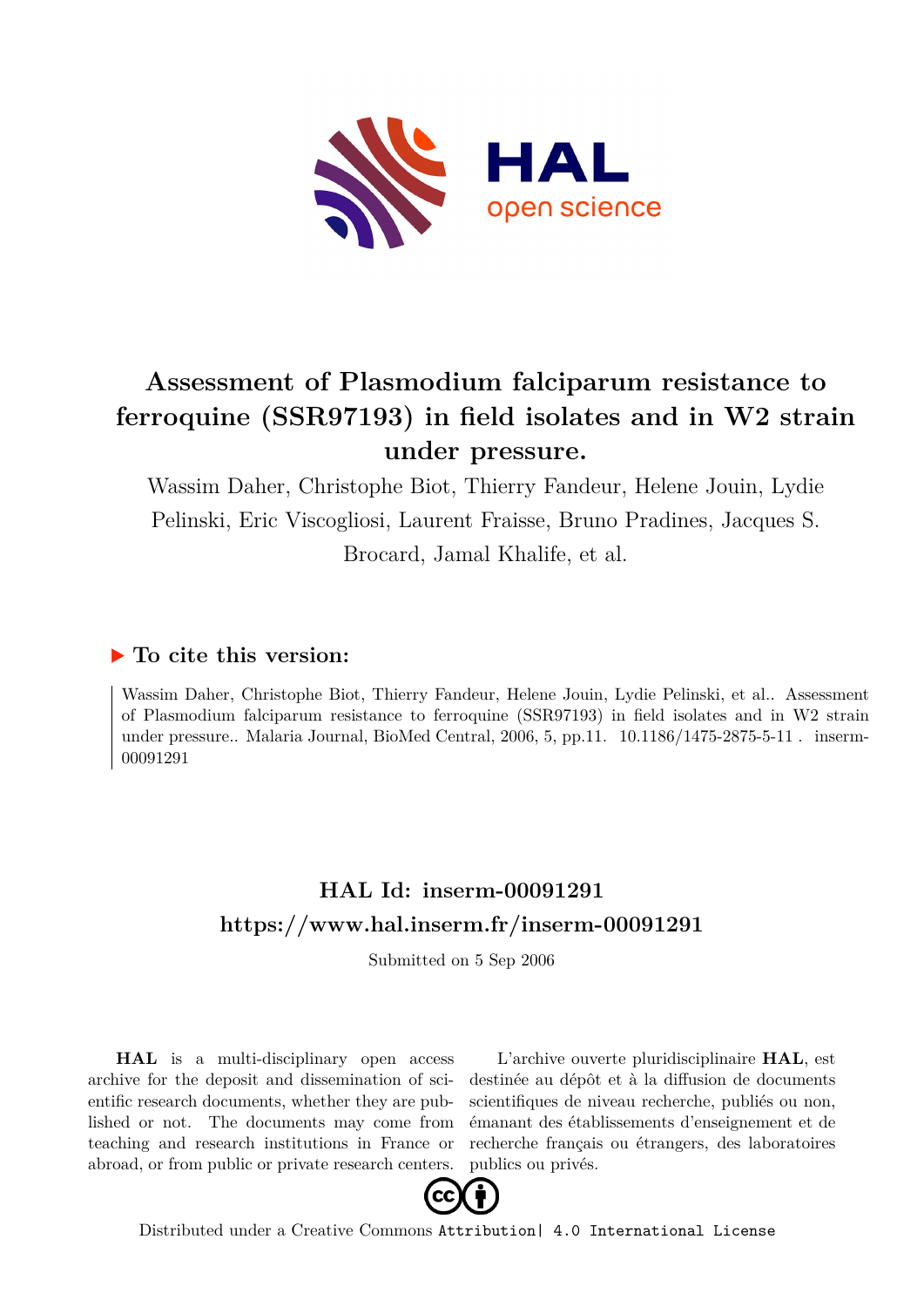# Research [Open Access](http://www.biomedcentral.com/info/about/charter/)

# **Assessment of** *Plasmodium falciparum* **resistance to ferroquine (SSR97193) in field isolates and in W2 strain under pressure** Wassim Daher<sup>1</sup>, Christophe Biot<sup>2</sup>, Thierry Fandeur<sup>3</sup>, Helene Jouin<sup>1,4</sup>, Lydie Pelinski<sup>2</sup>, Eric Viscogliosi<sup>1</sup>, Laurent Fraisse<sup>5</sup>, Bruno Pradines<sup>6</sup>, Jacques Brocard<sup>2</sup>, Jamal Khalife<sup>1</sup> and Daniel Dive<sup>\*1</sup>

Address: <sup>1</sup>Inserm U547, Institut Pasteur, 1 rue du Pr Calmette, B.P. 245, 59019 Lille, France, <sup>2</sup>Unité de Catalyse et Chimie du Solide – UMR CNRS 8181 Synthèse Organométallique et Catalyse, Ecole Nationale Supérieure de Chimie de Lille, 59652 Villeneuve d'Ascq cedex, France, <sup>3</sup>UMR Université-INRA d'Immunologie Parasitaire, Faculté des Sciences Pharmaceutiques, 31, avenue Monge, Parc Grandmont, 37200 Tours, France, <sup>4</sup>Immunologie Moléculaire des Parasites, Institut Pasteur, 25 rue du Dr Roux, 75724 Paris cedex 15, France, <sup>5</sup>Sanofi-Aventis Recherche, Discovery Department, 31000 Toulouse Cedex, France and <sup>6</sup>Institut de Médecine Tropicale du Service de Santé des Armées, Unité de Parasitologie, Bd Charles Livon, Parc le Pharo, BP 46, 13998 Marseille Armées, France

Email: Wassim Daher - wassim.daher@pasteur-lille.fr; Christophe Biot - christophe.biot@ensc-lille.fr; Thierry Fandeur - thierry.fandeur@univtours.fr; Helene Jouin - sprobert@numericable.fr; Lydie Pelinski - Lydie.Pelinski@ensc-lille.fr; Eric Viscogliosi - Eric.Viscogliosi@pasteur-lille.fr; Laurent Fraisse - Laurent.Fraisse@sanofi-aventis.com; Bruno Pradines - bruno.pradines@free.fr; Jacques Brocard - jacques.brocard@univlille1.fr; Jamal Khalife - Jamal.Khalife@pasteur-lille.fr; Daniel Dive\* - daniel.dive@pasteur-lille.fr

> Received: 27 October 2005 Accepted: 07 February 2006

\* Corresponding author

Published: 07 February 2006

*Malaria Journal* 2006, **5**:11 doi:10.1186/1475-2875-5-11

[This article is available from: http://www.malariajournal.com/content/5/1/11](http://www.malariajournal.com/content/5/1/11)

© 2006 Daher et al; licensee BioMed Central Ltd.

This is an Open Access article distributed under the terms of the Creative Commons Attribution License [\(http://creativecommons.org/licenses/by/2.0\)](http://creativecommons.org/licenses/by/2.0), which permits unrestricted use, distribution, and reproduction in any medium, provided the original work is properly cited.

#### **Abstract**

**Background:** Ferroquine (FQ), or SSR97193, is a novel antimalarial drug currently in phase I clinical trials. FQ is a unique organometallic compound designed to overcome the chloroquine (CQ) resistance problem. FQ revealed to be equally active on CQ-sensitive and CQ-resistant *Plasmodium falciparum* laboratory strains and field isolates. FQ is also curative on rodent malaria parasites. As FQ will be tested in patients, the potential for resistance to this drug was evaluated.

**Methods:** The relationship between CQ-resistant transporter gene genotype and susceptibility to FQ were studied in 33 Cambodian *P. falciparum* field isolates previously studied for their *in vitro* response to CQ. In parallel, the ability of the CQ-resistant strain W2, to become resistant to FQ under drug pressure was assessed.

**Results:** The IC<sub>50</sub> values for FQ in field isolates were found to be unrelated to mutations occurring in the *P*. *falciparum* chloroquine resistance transporter (PfCRT) or to the level of expression of the corresponding mRNA. *In vitro*, under a drug pressure of 100 nM of FQ, transient survival was observed in only one of two experiments.

**Conclusion:** Field isolates studies and experimental drug pressure experiments showed that FQ overcomes CQ resistance, which reinforces the potential of this compound as a new antimalarial drug.

#### **Background**

Drug resistance, particularly to CQ is an important limit to the control of *P. falciparum*, mainly in sub-Saharan Africa and South-east Asia. CQ is believed to act by concentrating in the parasite digestive vacuole and inhibiting the mechanism of detoxification of ferriprotoporphyrin IX that is produced during the digestion of haemoglobin, leading to parasite death. This detoxification takes place in the food vacuole and partly in the cytosol [1,2]. It was shown that CQ-resistant parasites expelled much more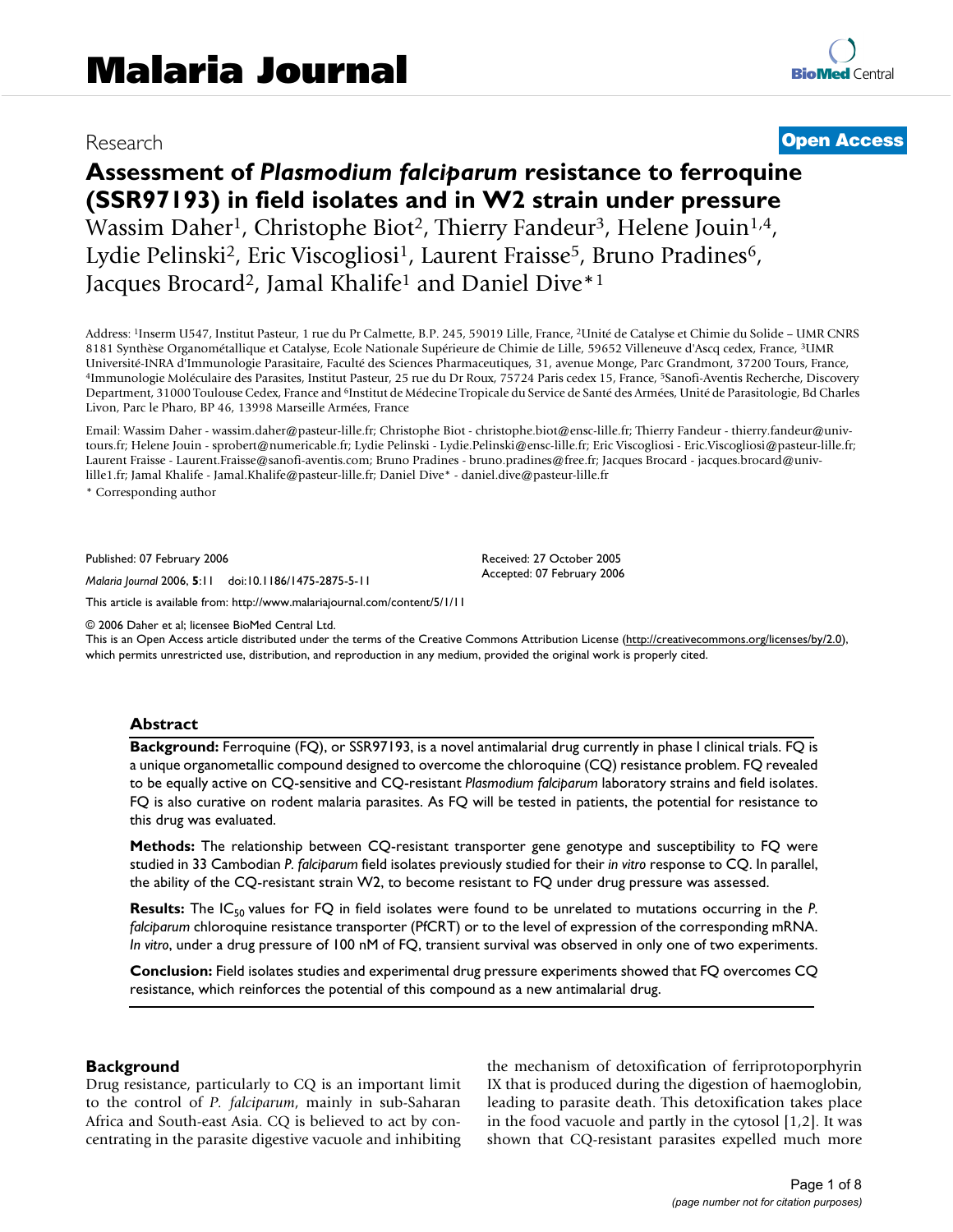

**Figure 1** Structure of chloroquine and ferroquine.

rapidly the CQ from RBC than CQ-sensitive parasites, and many observations indicated that a *P. falciparum* transmembrane protein (PfCRT) was involved in this efflux [3- 7]. Mutations of PfCRT have been described in all CQresistant *P. falciparum* isolates. Moreover, the reduction of PfCRT expression *in vitro* by genetic manipulation in *P. falciparum* resulted in an increase in CQ susceptibility [8]. The genetic profile of CQ resistance in malaria parasites showed a particular mutation in PfCRT (K76T) that has been associated with CQ resistance in genetically modified *P. falciparum* strains and in field isolates [4-6].

Due to the ability of *Plasmodium* to develop resistance to antimalarial agents, an extensive search for new compounds has been initiated. An atypical strategy based on the incorporation of a metallocenic moiety into the CQ skeleton (Figure 1) has led to the identification of FQ (SSR97193), a new drug candidate exhibiting a powerful anti-malarial activity. Indeed, FQ was more potent than CQ in the inhibition of growth of *P. falciparum in vitro* and on *P. berghei in vivo* [9-11]. Recent studies, evaluating the *in vitro* susceptibility of African field isolates to FQ revealed that FQ IC<sub>50</sub> ranged from 1 to 62 nM (8 to 1007 nM for CQ) in Franceville and Bakoumba (south-east Gabon) [14], between 0.43 to 30.9 nM in 103 isolates where 95% were resistant to CQin Libreville (Gabon) [15], and from 0.55 to 28.2 nM in 55 isolates where 55% of isolates were CQ-resistant in Senegal [13]. In these studies, a correlation was found between responses to FQ and CQ.

Incidently, a previous study performed on Cambodian isolates with different levels of *in vitro* resistance to CQ failed to reveal an association between the K76T mutation in PfCRT protein and susceptibility to FQ, although a correlation was observed between *in vitro* responses to both drugs [17]. Sequencing full length *pfcrt* cDNA of 42 isolates showed that other mutations than those already described can occur in the PfCRT protein. Six different PfCRT haplotypes were identified but the relation between these PfCRT haplotypes and susceptibility to FQ of isolates was not examined [18].

Ferroquine is currently in Phase 1 trials and its activity on *P. falciparum* uncomplicated malaria is planned to be evaluated in patients. For this reason, it was of interest to investigate whether a potential resistance to this drug may occur. For this purpose, a compilation was made of 155 results obtained from Cambodian isolates tested for their susceptibilities to CQ and FQ. Among them, *pfcrt* gene sequence and mRNA level expression were available for 33 isolates showing a large variation in FQ  $IC_{50}$ . This led us, on one hand, to search a possible correlation between all mutations occurring in PfCRT protein and FQ susceptibility. On the another hand, we investigated wether the expression level of this gene may affect response to FQ. In parallel, the W2 strain, known to present a high capacity to acquire drug resistance, was submitted to FQ pressure at a sub-lethal dose [19-21].

## **Methods**

# *Reagents*

Chloroquine diphosphate was purchased from Sigma. Ferroquine (SSR97193) base was obtained from Sanofi Aventis (France) and RPMI 1640 culture medium was purchased from Invitrogen. Human erythrocytes and plasma were obtained through the EFS (Etablissement Français du Sang, France).

## *Parasites*

The 3D7, HB3 and Dd2 strains of *P. falciparum* used as a control for sensitivity to CQ and FQ were cultured as previously described [22]. For drug pressure experiments, a subclone of *P. falciparum* clone W2 was provided by Dr. B. Pradines (URBEP, Marseille, France). Parasites were grown *in vitro* in O<sup>+</sup>human red blood cells in RPMI 1640 medium (Invitrogen) supplemented with 10% AB human serum (EFS), and 0.01 mg/ml gentamicin under an atmosphere 90% nitrogen/5% oxygen/5% carbon dioxide.

#### *Field isolates*

Complete data concerning CQ  $IC_{50}$ , FQ  $IC_{50}$  and PfCRT protein sequences and *pfcrt* mRNA expression level were available for 33 of 155 patients previously recruited for *in vivo* trials of mefloquine-artesunate, by the Cambodian Ministry of Health. For these 33 patients a study concerning the relation between PfCRT mutations, expression of *pfcrt* mRNA and CQ resistance had already been performed [17,18].

#### *Antimalarial activity measurements*

A microplate assay measuring [3H] hypoxanthine incorporation in parasite nucleic acids and derived from the method of Desjardins was used to test FQ antimalarial properties on laboratory strains [23]. *P. falciparum* laboratory strains, were selected on the basis of their susceptibility to CQ (3D7 and HB3 were sensitive, Dd2 was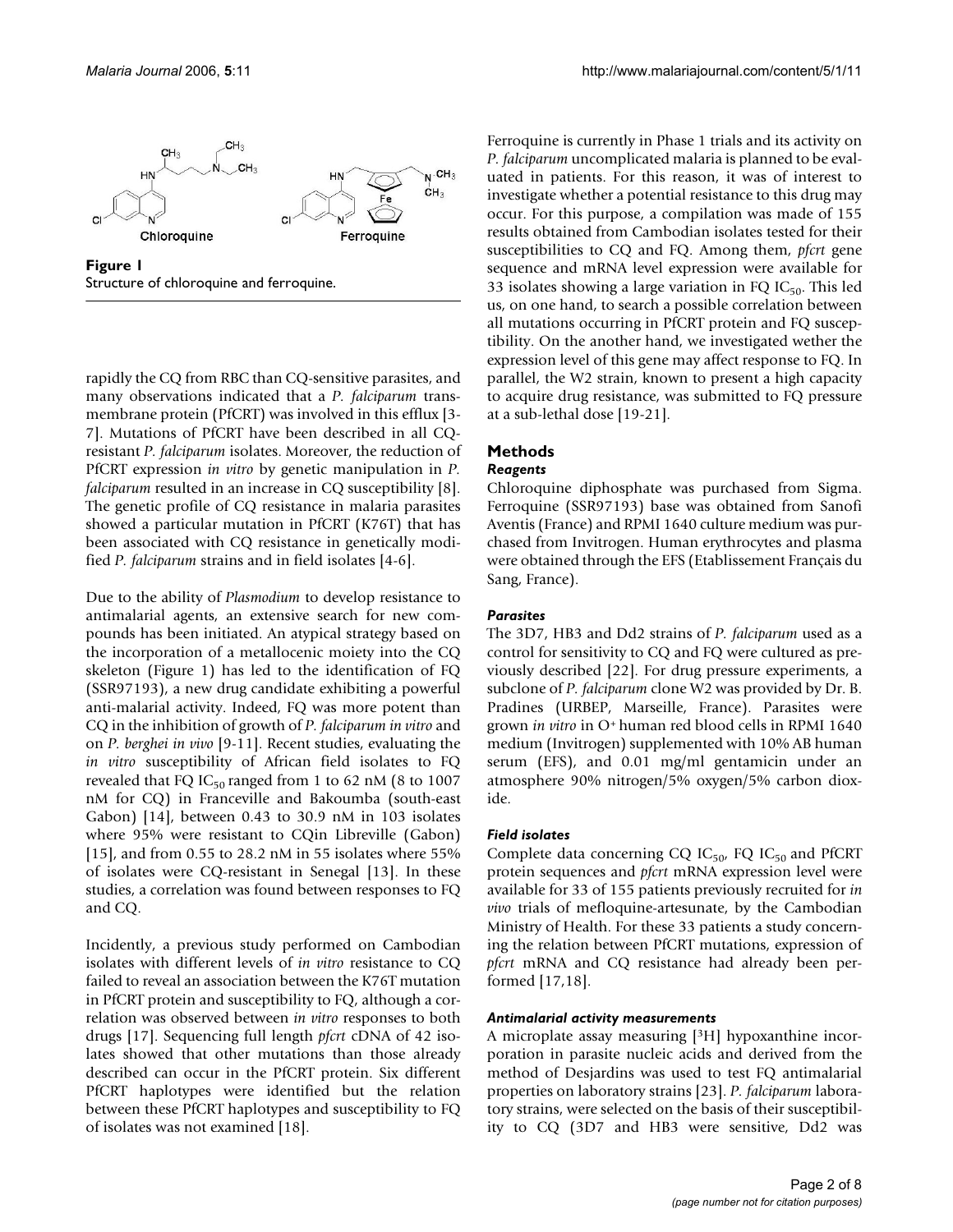|                   |    | $IC_{50}(nM)$         | $IC_{\varphi_0}(nM)$  |
|-------------------|----|-----------------------|-----------------------|
| <b>Strain HB3</b> | CQ | $21.83 \pm 4.5$ (10)  | $45.74 \pm 13.9$ (10) |
|                   | FQ | $20.17 \pm 6.0$ (10)  | $28.61 \pm 7.3$ (10)  |
| <b>Strain Dd2</b> | CQ | $61.81 \pm 28.7(4)$   | $166.75 \pm 45.2$ (4) |
|                   | FQ | $18.88 \pm 4.3$ (4)   | $28.40 \pm 7.9$ (4)   |
| Strain 3D7        | CQ | $12.6 \pm 5.9$ (33)   | $35.9 \pm 16(30)$     |
|                   | FQ | $7.5 \pm 3.3$ (36)    | $13.1 \pm 7.6$ (36)   |
| Strain W2         | CQ | $148.8 \pm 60.3$ (34) | > 500(34)             |
|                   | FQ | $13.2 \pm 4.1$ (38)   | $29 \pm 11.5(35)$     |

**Table 1: Susceptibilities of four** *P. falciparum* **strains to CQ and FQ. IC50 and IC90 are given ± the standard deviation. The number of experiments is in brackets**

moderately resistant and W2 was resistant). Culture conditions and test procedures were as previously described (0.5% haematocrit; 0.5% parasitaemia) [11,12]. Ranges of drug concentrations used were 3.9–500 nM for CQ and 1.95–250 nM for FQ. IC $_{50}$  were calculated from response curves by linear interpolation.

# *Nucleic acid extraction from W2 clone and PfCRT polymorphism*

W2 clone RNA was extracted from freshly infected erythrocytes with an Rneasy extraction kit (Quiagen). The *pfcrt* gene was amplified by reverse transcription (RT)-PCR and then sequenced, as previously described [24].

# *Phylogenetic analysis of the PfCRT protein*

In order to obtain a more accurate phylogeny of the PfCRT protein, a Bayesian phylogenetic analysis of PfCRT sequences was performed. For 3D7, Dd2 and HB3 clones, sequences were obtained from databanks (GenBank accession numbers: 3D7: [CAD50842](http://www.ncbi.nih.gov/entrez/query.fcgi?db=Nucleotide&cmd=search&term=CAD50842); Dd2: [AAF26926;](http://www.ncbi.nih.gov/entrez/query.fcgi?db=Nucleotide&cmd=search&term=AAF26926) HB3: [AAF60275\)](http://www.ncbi.nih.gov/entrez/query.fcgi?db=Nucleotide&cmd=search&term=AAF60275). PfCRT sequences from field isolates were reported previously [18]. In total, 37 full-length PfCRT amino acid sequences were aligned using the BioEdit v7.0.1 package [25]. Alignment was facilitated by the fact that i) PfCRT protein sequences were extremely conserved (96–98% identity) and ii) none of these sequences exhibited any gaps or insertions, yielding 427 sites for analysis. The alignment used in this study is available upon request to the corresponding author. Phylogenetic analysis of this protein data set was carried out using software "MrBAYES", version 3\_0b4 [26]. Bayesian analysis was performed using the Jones-Taylor-Thornton (JTT) amino acid replacement model [27]. Starting trees were random, four simultaneous Markov chains were run for 100,000 generations, burn-in values were set at 15,000 generations (based on empirical values of stabilizing likehoods), and trees were sampled every 100 generations. Bayesian posterior probabilities were calculated using a Markov chain Monte Carlo (MCMC) sampling approach implemented in MrBAYES 3\_0b4 [28].

# *Exposure of parasites to FQ pressure*

Among the 33 field isolates tested for FQ susceptibility (see table 2 and [18]), two showed an  $IC_{50}$  higher than 100 nM (numbers 719 and 742) and one at 80 nM (number 747). Consequently, a concentration of 100 nM was selected for FQ pressure experiments, corresponding to the *in vitro* threshold adopted for resistance in field isolates studies [13,15,16]. The protocol, previously proposed by Cooper to obtain the CQ resistant *P. falciparum* strain 106/1, was used [21]. Before FQ pressure, parasites were grown to 5% parasitaemia at about 3% haematocrit in 60 ml of media. This parent culture was then split equally into 10 flasks in the first experiment and into 15 flasks in the second experiment, with fresh medium and red blood cells to bring the volume in each flask to 35 ml and about 3% haematocrit. Medium was replaced daily (or twice daily when parasitaemia was more than 5%). When parasitaemia had returned to about 7% to 15%, the culture medium was replaced by fresh medium containing 100 nM FQ (FQ medium). For the first week after drug application, cultures were monitored by Giemsa-stained thin blood films. Medium changes were performed daily under the same drug pressure conditions. After one week of FQ pressure, 50% of red blood cells were replaced, and fresh FQ medium was added. Then, FQ medium was replaced every three days and 50% of red cells were replaced every six days by fresh cells, for the duration of experiment (two months).

In the first experiment,  $0.86 \times 10^{10}$  parasites were exposed to 100 nM of FQ. A rapid decrease in the parasite population was observed and Giemsa smears were negative after four days. No parasites were detected throughout the two months of monitoring. In the second experiment, the number of parasites cultivated was about 4 fold higher than in the first experiment (2.76  $\times$  10<sup>10</sup> parasites).

# *Estimation of parasite populations by flow cytometry*

To count the low parasite populations detected on Giemsa stained smears, an intraerythrocytic parasite double staining method using hydroethidine (HE) and thiazole orange (TO) was used as previously described [29]. Flow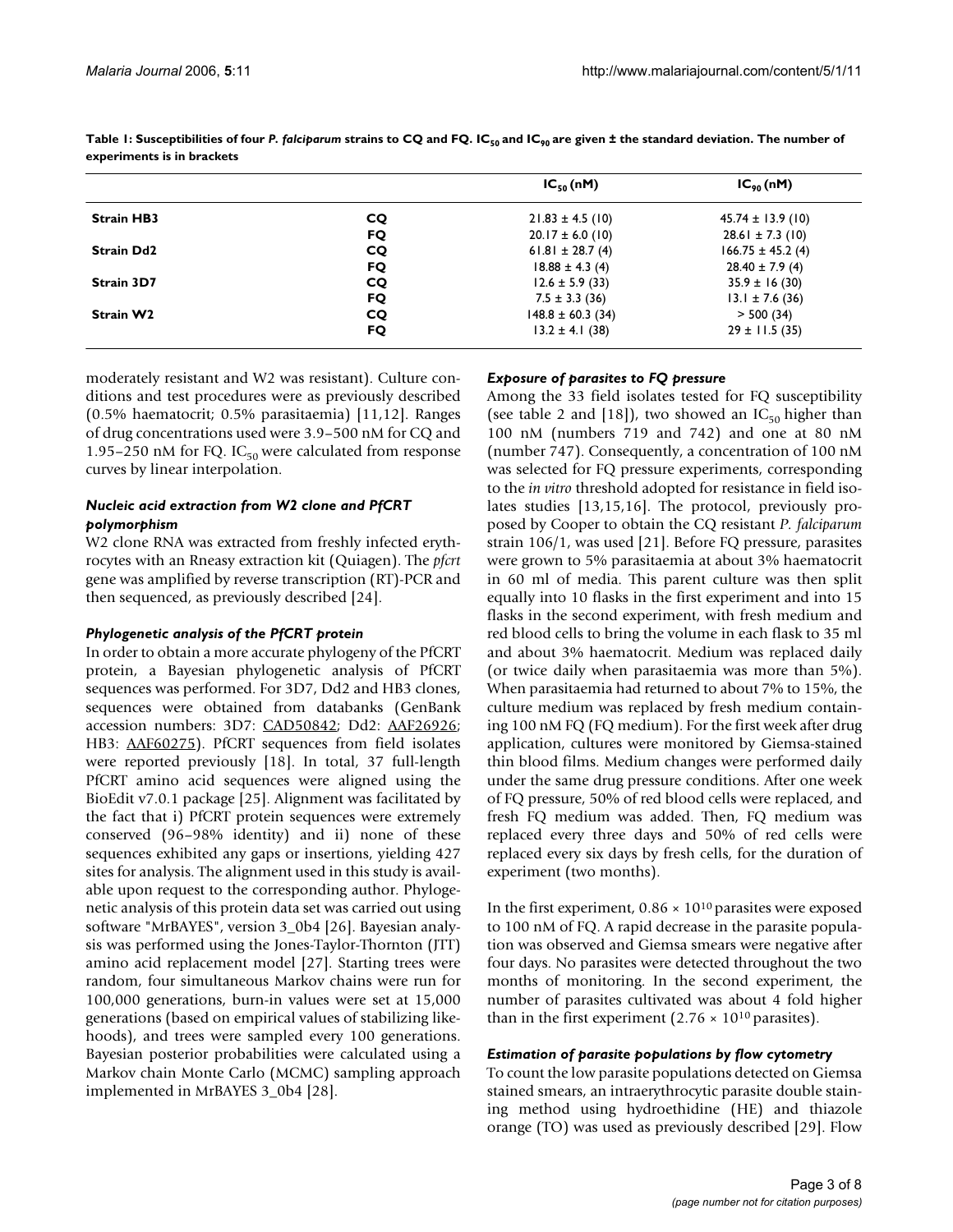| Table 2: Amino acid variations observed in PfCRT protein in 33 Cambodian isolates and laboratory strains within the phylogenic             |
|--------------------------------------------------------------------------------------------------------------------------------------------|
| groups determined by Bayesian analysis. Composition of groups are as follows (laboratory clones and field isolates identified in [18]:     |
| group 1: 608, 792, 3D7, HB3; group 2: 738; group 3: 602, 613, 634, 702, 734, 736, 770; group 4: 722, 742; group 5: Dd2, W2, 536, 572, 631, |
| 637, 643, 647, 654, 665, 666, 671, 683, 685, 691, 693, 716, 717, 719, 739, 747, 749, 794.                                                  |

| Residue numbers |    |     |    |     |     |     |     |     |     |     |     |      |    |                       |                    |
|-----------------|----|-----|----|-----|-----|-----|-----|-----|-----|-----|-----|------|----|-----------------------|--------------------|
| groups          | 74 | -75 | 76 | 144 | 148 | 194 | 220 | 271 | 326 | 333 | 356 | 37 I | N  | $IC_{50}$ CQ (nM)     | $IC_{50}$ FQ (nM)  |
| Group I         | M  | N.  | К  | A   |     |     | A   | Q   | N   | T   |     | R.   | 4  | $19.88$ (11.4–33.7)   | $26.59(7.5-57.6)$  |
| Group 2         |    | D   |    | A   |     | т   | S   | E.  | N   | S   |     | R    |    | 156.8                 | 37.3               |
| Group 3         |    | D   |    | F   |     |     | S.  | E.  | N   | s   |     | R    |    | $95.51(33.2 - 169.2)$ | 26.34 (15.7-37)    |
| Group 4         |    | E.  |    | A   |     |     | S   | E.  | N   |     |     |      |    | (91.8, 466.7)         | (38.1, 120.2)      |
| Group 5         |    | E.  |    | A   |     |     | S   | Е   | S   |     |     |      | 22 | $149.17(58.1 - 674)$  | $39.13(7.5 - 115)$ |

cytometric data acquisition and analysis were done on a FacsCalibur (Becton-Dickinson, San Jose, CA, USA). List mode data from 50,000 cells for control cultures and 10<sup>6</sup> cells for treated cultures were stored and processed with the CellQuest software.

# **Results**

## *Responses to ferroquine of laboratory strains and field isolates and relation with PfCRT polymorphism or* **pfcrt**  *gene expression*

Four laboratory strains of *P. falciparum* (for which PfCRT sequences was known) were tested for their susceptibility to CQ and FQ. As expected (Table 1), CQ  $IC_{50}$  measurements showed that HB3 and 3D7 were CQ-sensitive, that Dd2 was moderately resistant to CQ, while W2 was the most CQ-resistant. In addition, all strains presented lower  $IC_{50}$  to FQ (7.5 nM to 20.17 nM) than to CQ except for HB3 which responded equally to the two drugs.

Concerning the complete set of 155 isolates tested in Cambodia for FQ susceptibility, five isolates (3.22%) had an IC<sub>50</sub> > 70 nM and two (1.3%) had an IC<sub>50</sub> > 100 nM. Comparison of  $IC_{50}$  of field isolates showed a significant correlation ( $r^2$  = 0.3016) between CQ and FQ responses. Among this 155 isolates, data concerning *pfcrt* gene sequence and gene expression measurements done by Real Time PCR were available for 33 of them. In the subset selected for the present study, 51% of isolates were CQ sensitive (see legend of Table 2 of the present report and [18] for further details). The  $IC_{50}$  geometric mean (GM) observed were respectively 103.4 nM (range: 11.4 to 674 nM) for CQ and 31.5 nM (range: 7.50 to 120.2 nM) for FQ. Moreover, the five isolates displaying a FQ IC $_{50}$  higher than 70 nM, and previously found in the total 155 isolates were present in this subset. This explains the higher correlation ( $r^2$  = 0.58) between CQ and FQ responses observed for these 33 isolates. It was previously shown that there was no correlation between the K76T mutation and susceptibility to FQ in a group of Cambodian isolates [17]. On another hand, a relationship was demonstrated between the level of resistance to CQ and peculiar PfCRT

haplotypes [18]. In order to examine whether all mutations occurred on PfCRT protein could be responsible of higher FQ  $IC_{50}$ , A Bayesian phylogenic analysis was performed on available data [18]. The reconstructed phylogenic tree (data not shown) identified five groups numbered 1 to 5, each highly supported by a Bayesian posterior probability of 100%. Mutations in the PfCRT protein corresponding to these five groups are shown in Table 2 (group 1 represents the CQ sensitive laboratory strains or isolates and other groups the CQ resistant one). In this table, data concerning CQ and FQ  $IC_{50}$  are reported (calculation of geometric means for FQ  $IC_{50}$  were carried out for groups 1, 3 and 5). A large overlap observed between  $IC_{50}$  values, including the group 1, suggesting that none of PfCRT haplotypes analyzed could account for the variation in FQ sensitivity in the population studied. To study the possible role of PfCRT expression on FQ susceptibility, the relation between FQ  $IC_{50}$  and expression levels of *pfcrt* gene in field isolates using real time PCR (data not shown) was studied. The correlation observed  $(r^2 = 0.0011)$  was not significant indicating that the expression level of *pfcrt* mRNA was not correlated with the FQ IC $_{50}$ . These results are in line with those related to previous studies concerning expression level of *pfcrt* mRNA and CQ response [18].

# *Experimental* **in vitro** *FQ pressure on W2 strain*

Some  $IC_{50}$  values indicated a decreased response to FQ in rare field isolates ([17] and the present study). Consequently, induction of resistance in a *P. falciparum* laboratory strain under continuous 100 nM FQ pressure was tried using the experimental approach already used to obtain the CQ resistant clone 106/1 [21]. Previous studies had shown that *P. falciparum* clones exhibited wide variations in ability to acquire resistance to drugs [19]. The W2 strain acquired resistance to some drugs with 10 to 100 fold higher frequency than other clones [19]. In previous studies on African isolates [13,15,16], a resistance threshold of 100 nM was adopted for FQ. Among the 33 field isolates subset used in this study, some of them displayed FQ IC<sub>50</sub> close or higher than 100 nM. This concentration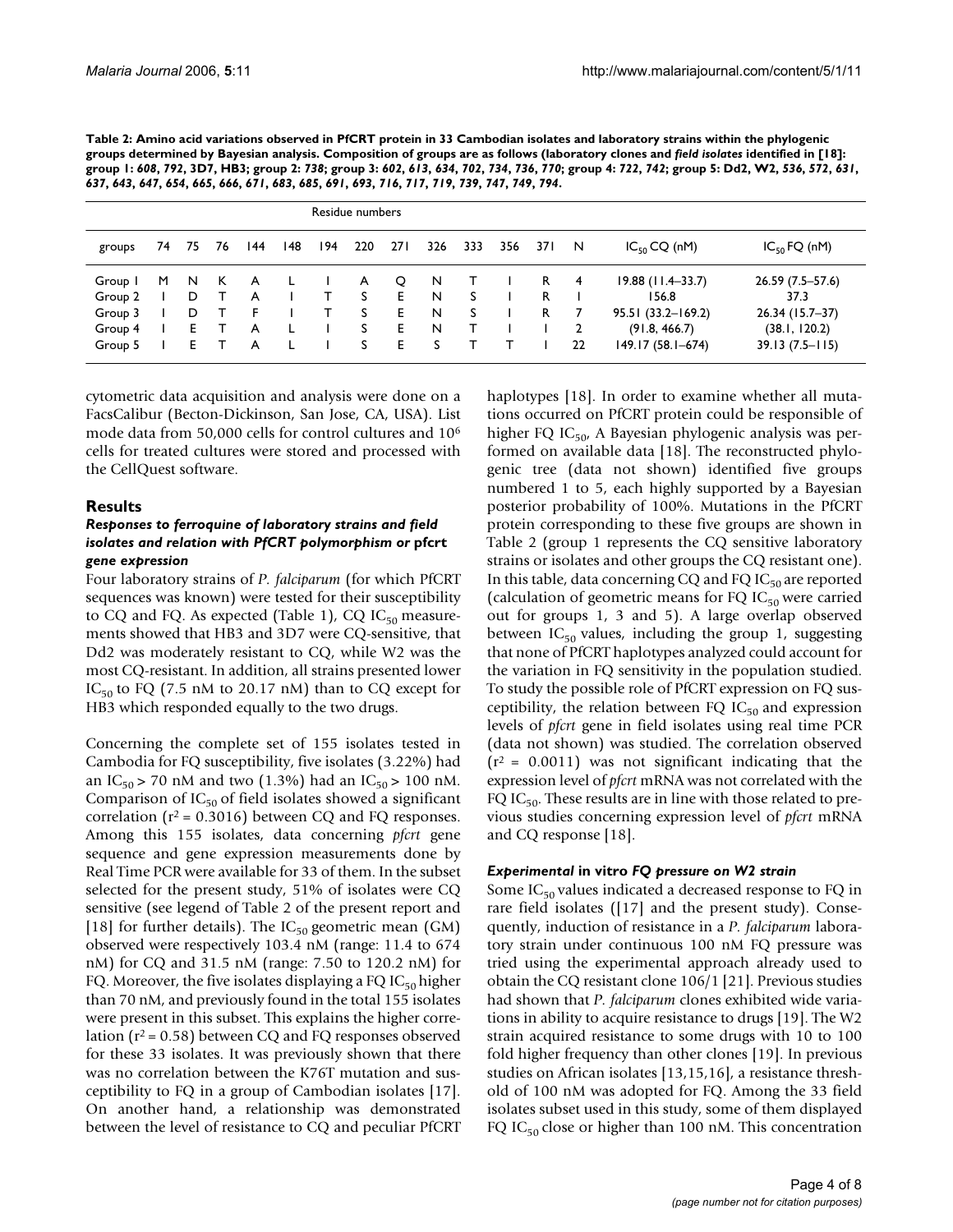

# **Figure 2**

**Detection of parasites by flow cytometry analysis**. Parasites were double stained with hydroethidine and thiazole orange as described previously [28]. Fluorescence was expressed in Fluorescence Arbitrary Units (FAU) defined by the equipment. **A**: red blood cell profile. **B**: Untreated control culture. Red blood cells containing double stained (viable) parasites were visualized in R1. **C**: Parasites were cultivated without FQ pressure for 8 days. R1 represents the region where the parasite population is detected. Cells outside R1 (left) were unparasitized red blood cells. 38 parasites were counted in a total red blood cell population of 10<sup>6</sup>. **D**: Parasites were cultivated without FQ pressure for 36 days. Only 2 parasitized RBC were counted in R1 out of 106 red blood cells.

was then selected for the pressure experiment. FQ pressure was initiated in two different experiments using the W2 strain. No parasites were observed throughout the two months of the first experiment, starting from  $0.86 \times 10^{10}$ parasites. During the second experiment, starting from  $2.76 \times 10^{10}$  parasites, parasites were undetectable based on Giemsa smears observations at day five due to the very low survival rate, but the follow up of cultures under 100 nM of FQ showed very few parasites on Giemsa smears at day 36. These parasites were viable because they converted hydroethidine into ethidium, which enabled a monitoring of their evolution in subcultures in the presence or absence of FQ, using double staining flow cytometry (Figure 2) [29]. In fact, this very low number of surviving parasites were unable to grow efficiently either in the presence or in the bsence of FQ and disappeared five weeks after the initiation of subcultures (Figure 3).

#### **Discussion**

Ferroquine (SSR97193), currently in Phase I, is soon to be tested in patients with uncomplicated *P. falciparum* malaria. Therefore, investigations into potential resistance to this drug candidate are necessary. Among all studies already devoted to the effects of FQ on field isolates, apparent lower responses to this drug were observed mainly in areas of multidrug resistance [17]. The present study shows that the frequency of these decreased responses concerns about 3.22% of 155 Cambodian isolates if resistance threshold is fixed at 70 nM and about 1.3% if it is fixed at 100 nM. In the present study on *P. falciparum* field isolates or laboratory strains, it was possible to distinguish five polymorphic groups in PfCRT protein by a Bayesian phylogenic analysis. The examination of CQ and FQ  $IC_{50}$  in these five groups (Table 2) indicates that none of the different genotypes is directly associated with a decreased sensitivity to FQ. On the other hand, the level of expression of *pfcrt* mRNA is not correlated with the variations in FQ IC $_{50}$ . Insertion of the ferrocene moiety in the CQ lateral side chain results in modifications in the volume and shape of the molecule, as well as in its lipophilicity (logP = 5.1 versus 4.6 for CQ), its weak base properties and its electronic profile [10,11]. It is possible that these changes confer a low affinity of FQ (in comparison with CQ) for PfCRT which appears to be extremely structurespecific [30,31]. As a consequence, CQ resistant strains should be no more likely than others to develop FQ resistance. The drug pressure experiments done on W2 disproved this hypothesis. It has been impossible to recover a clone able to develop even in the absence of FQ in the culture medium. It seems that for surviving parasites, the cost of resistance to FQ may be too high in term of fitness [32-34]. In experimental conditions used, the frequency of parasites able to transiently survive to a sub-lethal dose of FQ is about 1 out of 10<sup>10</sup>. By comparison, experimental CQ pressure on the *P. falciparum* strain 106/1, which lacked only one mutation (K76T) on *Pfcrt* gene to acquire CQ resistance, led to a frequency of resistant parasites of about 10-9 [21]. This mutation, which is due to a transversion of A to C and targeting the second base of the codon, is considered to be rare. Another study on the DHFR gene showed that the mutation rate of the gene at a given position occurred at less than  $2.5 \times 10^{-9}$  mutation/DHFR gene/ replication [35]. It was proposed that the resistance to CQ occurred four times in total over the whole history of this drug [36]. Because more than one mutation has been necessary to provide a viable resistant genotype, it can be expected that a hypothetical resistance to FQ would develop at a low frequency.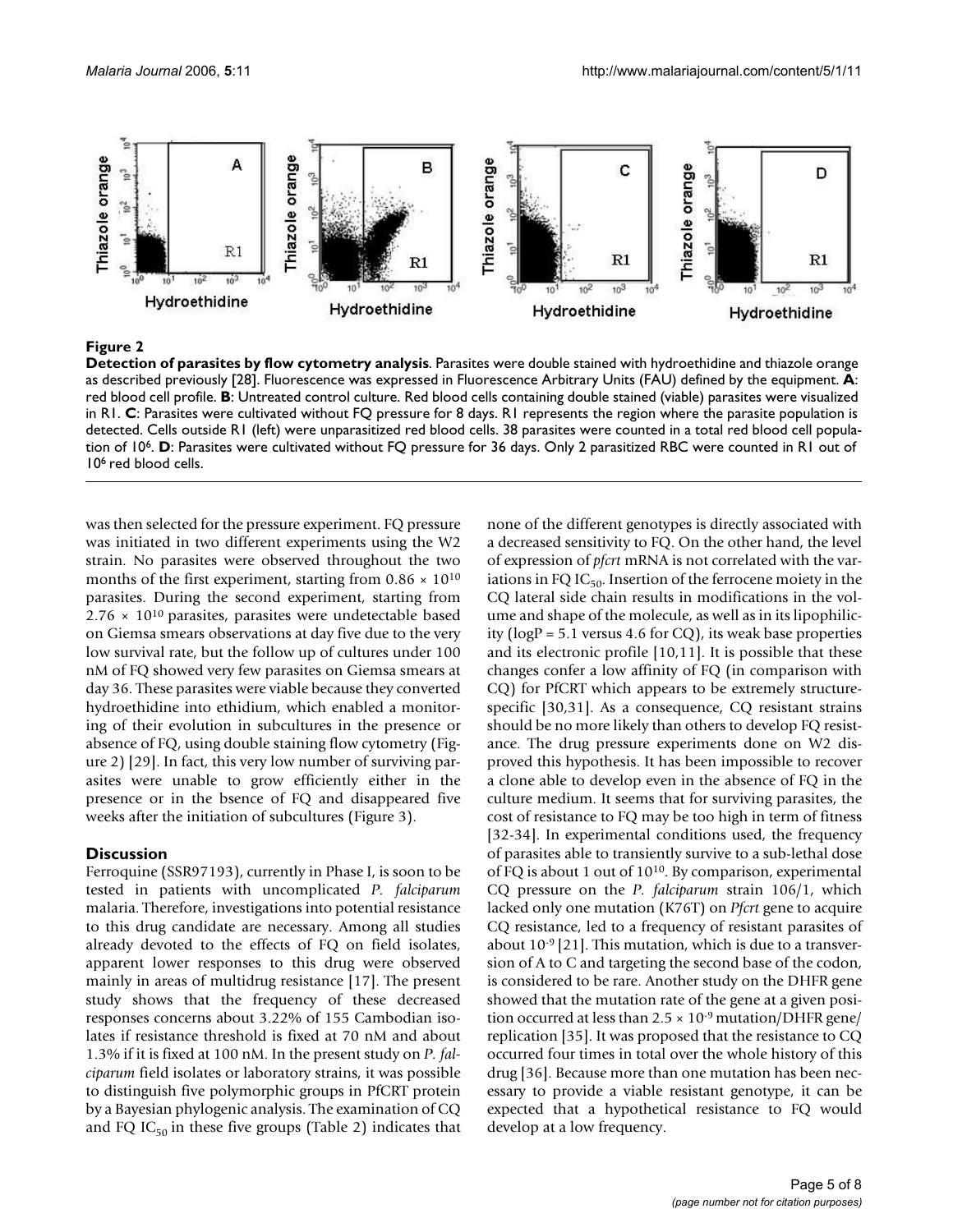

#### Figure 3

**Evolution of parasitaemia monitored by double staining flow cytometry in subcultures done from the two flasks in which surviving parasites were observed at day 36 in the main pressure experiment**. Arrows indicate the date in the main experiment at which surviving parasites were detected on Giemsa smears and confirmed by flow cytometry. A: Evolution in subcultures done under a continuous 100 nM FQ pressure. B: Evolution in subcultures done in the absence of FQ pressure.

Another known candidate for mediating potential resistance to FQ might be the P-glycoprotein homolog 1 (Pgh1) protein encoded by the *pfmdr1* gene. All studies pointed to an absence of correlation between FQ and mefloquine responses in field isolates from Cambodia [17], Senegal [16] or Gabon [15]. However, the question of *pfmdr* gene polymorphism or its copy number in isolates should be addressed to definitely rule out the possibility of a link between this marker and the response to FQ [37].

Analysis of the PlasmoDB database showed that other transporters were present in the parasite and might be involved in potential resistance to antimalarials [38-40]. It cannot be excluded that a resistance to FQ could develop in the future from a transporter encoded by one of these genes.

Recently, it has been suggested that the rapid development of drug resistance in the W2 strain could also be related to a defective DNA repair in this parasite [41]. Using this strain and despite this ability, it was not possible to select a viable FQ-resistant line. This may be due to the number of mutations which may be necessary to promote the binding and the transport of FQ by a putative transporter.

## **Conclusion**

The present results show that FQ susceptibility of 33 Cambodian *P. falciparum* field isolates was not related neither to phenotype of PfCRT protein nor to the level of gene expression. This indicates that CQ-resistant parasites as well as susceptible may be succumbing to FQ and confirms previous results observed on laboratory strains and field isolates. Pressure experiments done on W2 strain showed that the frequency of occurrence of FQ resistance is low in the experimental conditions used and that the cost of FQ resistance for the parasite is probably very expensive in term of fitness. This may be a limiting factor for spreading of potential FQ resistant parasites. In previous studies, it was shown that FQ security index, based on its cytotoxicity on L5178Y lymphoma cells, remained close to 700 whatever the CQ resistance level of *P. falciparum* used, when CQ security index falled from >1850 to >400 according to the CQ resistance of the strains [11]. FQ, given subcutaneaously or orally cured equally mice infected by CQ-sensitive or CQ-resistant *P. vinckei vinckei* strains at a dose of 8.4 mg·kg-1·day-1 for four days with no adverse effects observed [11]. On the basis of these promising results, together with its capacity to kill *P. falciparum in vitro* and to protect against rodent malaria, FQ is likely to provide a valuable new treatment to bypass the CQ resistance of *P. falciparum*.

## **Authors' contributions**

WD and HJ were directly involved in the experimental work on parasites. TF provided the results on field isolates. BP established the sequence of W2 *pfcrt* gene. DD, LF, TF, JK and JB developed the experimental design. EV helped in logistics and performed the phylogenic analysis of PfCRT protein sequences, DD, WD, CB and JK wrote the manuscript. LF and JB obtained funding for this work. LP, TF, BP, LF, JB, provided critics and comments and proposed modifications prior manuscript submission.

#### **Acknowledgements**

We thank Dr Ray Pierce for his advices and for the revision of the manuscript. L. Mbeki was also thanked for proof reading. We thank Hadi Kalamou and Isabelle Ricard and P. Chim for their expert technical assistance. We also thank V. Durrand and A. Berry for their contribution in anal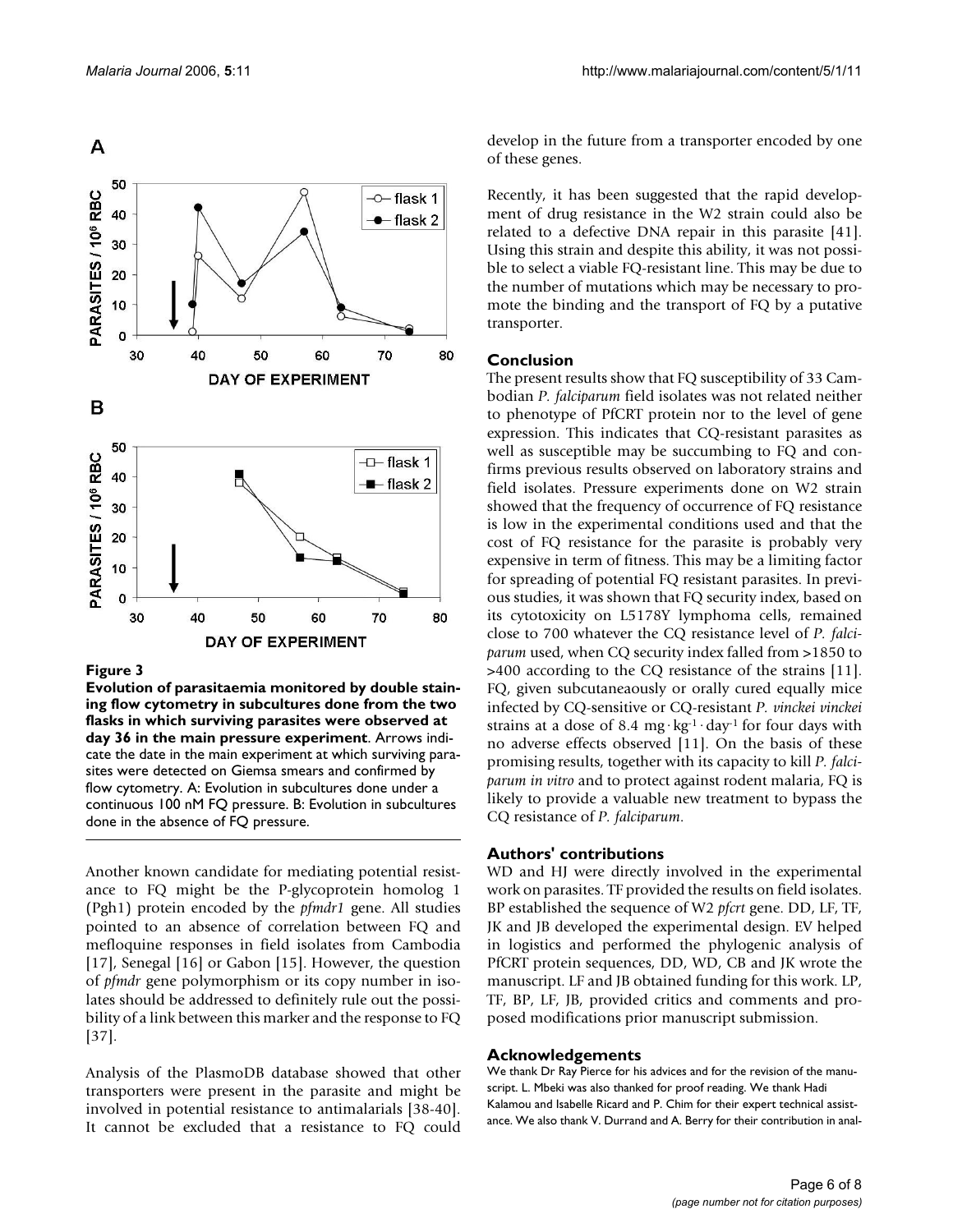ysis of PfCRT sequences. We thank the National Malaria Center, Cambodian Ministry of Health, for its help in collecting field samples.

This work and Wassim Daher were supported by grants of Sanofi-Aventis and Fondation des Treilles.

#### **References**

- Egan TJ, Combrinck JM, Egan J, Hearne GR, Marques HM, Ntenteni S, Sewell BT, Smith PJ, Taylor D, van Schalkwyk DA, Walden JC: **Fate of haem iron in the malaria parasite** *Plasmodium falciparum***[.](http://www.ncbi.nlm.nih.gov/entrez/query.fcgi?cmd=Retrieve&db=PubMed&dopt=Abstract&list_uids=12033986)** *Biochem J* 2002, **365:**343-347.
- 2. Ginsburg H, Ward SA, Bray PG: **[An integrated model of chloro](http://www.ncbi.nlm.nih.gov/entrez/query.fcgi?cmd=Retrieve&db=PubMed&dopt=Abstract&list_uids=10461161)[quine action.](http://www.ncbi.nlm.nih.gov/entrez/query.fcgi?cmd=Retrieve&db=PubMed&dopt=Abstract&list_uids=10461161)** *Parasitol Today* 1999, **15:**357-360.
- 3. Sanchez CP, Stein W, Lanzer M: **Trans stimulation provides evidence for a drug efflux carrier as the mechanism of chloroquine resistance in** *Plasmodium falciparum***[.](http://www.ncbi.nlm.nih.gov/entrez/query.fcgi?cmd=Retrieve&db=PubMed&dopt=Abstract&list_uids=12899625)** *Biochemistry* 2003, **42:**9383-9394.
- 4. Fidock DA, Nomura T, Talley AK, Cooper RA, Dzekunov SM, Ferdig MT, Ursos LM, Sidhu AB, Naude B, Deitsch KW, Su XZ, Wootton JC, Roepe PD, Wellems TE: **Mutations in the** *P. falciparum* **[digestive](http://www.ncbi.nlm.nih.gov/entrez/query.fcgi?cmd=Retrieve&db=PubMed&dopt=Abstract&list_uids=11090624) [vacuole transmembrane protein PfCRT and evidence for](http://www.ncbi.nlm.nih.gov/entrez/query.fcgi?cmd=Retrieve&db=PubMed&dopt=Abstract&list_uids=11090624) [their role in chloroquine resistance.](http://www.ncbi.nlm.nih.gov/entrez/query.fcgi?cmd=Retrieve&db=PubMed&dopt=Abstract&list_uids=11090624)** *Mol Cell* 2000, **6:**861-871.
- 5. Djimde A, Doumbo OK, Cortese JF, Kayentao K, Doumbo S, Diourte Y, Dicko A, Su XZ, Nomura T, Fidock DA, Wellems TE, Plowe CV, Coulibaly D: **A molecular marker for chloroquine-resistant** *falciparum* **[malaria.](http://www.ncbi.nlm.nih.gov/entrez/query.fcgi?cmd=Retrieve&db=PubMed&dopt=Abstract&list_uids=11172152)** *N Engl J Med* 2001, **344:**257-263.
- 6. Howard EM, Zhang H, Roepe PD: **[A novel transporter, Pfcrt,](http://www.ncbi.nlm.nih.gov/entrez/query.fcgi?cmd=Retrieve&db=PubMed&dopt=Abstract&list_uids=12422267) [confers antimalarial drug resistance.](http://www.ncbi.nlm.nih.gov/entrez/query.fcgi?cmd=Retrieve&db=PubMed&dopt=Abstract&list_uids=12422267)** *J Membr Biol* 2002, **190:**1-8.
- 7. Wellems TE: *Plasmodium* **[chloroquine resistance and the](http://www.ncbi.nlm.nih.gov/entrez/query.fcgi?cmd=Retrieve&db=PubMed&dopt=Abstract&list_uids=12364789) [search for a replacement antimalarial drug.](http://www.ncbi.nlm.nih.gov/entrez/query.fcgi?cmd=Retrieve&db=PubMed&dopt=Abstract&list_uids=12364789)** *Science* 2002, **298:**124-126.
- 8. Waller KL, Muhle RA, Ursos LM, Horrocks P, Verdier-Pinard D, Sidhu AB, Fujioka H, Roepe PD, Fidock DA: **Chloroquine resistance modulated** *in vitro* **by expression levels of the** *Plasmodium falciparum* **[chloroquine resistance transporter.](http://www.ncbi.nlm.nih.gov/entrez/query.fcgi?cmd=Retrieve&db=PubMed&dopt=Abstract&list_uids=12813054)** *J Biol Chem* 2003, **278:**33593-33601.
- 9. Biot C, Glorian G, Maciejewski LA, Brocard JS: **Synthesis and antimalarial activity** *in vitro* **and** *in vivo* **[of a new ferrocene-chlo](http://www.ncbi.nlm.nih.gov/entrez/query.fcgi?cmd=Retrieve&db=PubMed&dopt=Abstract&list_uids=9371235)[roquine analogue.](http://www.ncbi.nlm.nih.gov/entrez/query.fcgi?cmd=Retrieve&db=PubMed&dopt=Abstract&list_uids=9371235)** *J Med Chem* 1997, **40:**3715-3718.
- 10. Biot C: **Ferroquine: a new weapon in the fight against malaria.** *Current Medicinal Chemistry-Anti Infective Agents* 2004, **3:**135-147.
- 11. Delhaës L, Abessolo H, Biot C, Deloron P, Karbwang J, Mortuaire M, Maciejewski LA, Camus D, Brocard J, Dive D: **Ferrochloroquine, a ferrocenyl analogue of chloroquine, retains a potent activity against resistant** *Plasmodium falciparum in vitro* **and** *P. vinckei in vivo***[.](http://www.ncbi.nlm.nih.gov/entrez/query.fcgi?cmd=Retrieve&db=PubMed&dopt=Abstract&list_uids=11293573)** *Parasitol Res* 2001, **87:**239-244.
- 12. Delhaes L, Biot C, Berry L, Delcourt P, Maciejewski LA, Camus D, Brocard JS, Dive D: **[Synthesis of ferroquine enantiomers: first](http://www.ncbi.nlm.nih.gov/entrez/query.fcgi?cmd=Retrieve&db=PubMed&dopt=Abstract&list_uids=12007175) [investigation of effects of metallocenic chirality upon anti](http://www.ncbi.nlm.nih.gov/entrez/query.fcgi?cmd=Retrieve&db=PubMed&dopt=Abstract&list_uids=12007175)[malarial activity and cytotoxicity.](http://www.ncbi.nlm.nih.gov/entrez/query.fcgi?cmd=Retrieve&db=PubMed&dopt=Abstract&list_uids=12007175)** *Chembiochem* 2002, **3:**418-423.
- 13. Atteke C, Ndong JM, Aubouy A, Maciejewski L, Brocard J, Lebibi J, Deloron P: *In vitro* **susceptibility to a new antimalarial organometallic analogue, ferroquine, of** *Plasmodium falciparum* **[iso](http://www.ncbi.nlm.nih.gov/entrez/query.fcgi?cmd=Retrieve&db=PubMed&dopt=Abstract&list_uids=12654770)[lates from the Haut-Ogooue region of Gabon.](http://www.ncbi.nlm.nih.gov/entrez/query.fcgi?cmd=Retrieve&db=PubMed&dopt=Abstract&list_uids=12654770)** *J Antimicrob Chemother* 2003, **51:**1021-1024.
- 14. Domarle O, Blampain G, Agnaniet H, Nzadiyabi T, Lebibi J, Brocard J, Maciejewski L, Biot C, Georges AJ, Millet P: *In vitro* **[antimalarial](http://www.ncbi.nlm.nih.gov/entrez/query.fcgi?cmd=Retrieve&db=PubMed&dopt=Abstract&list_uids=9517929) [activity of a new organometallic analog, ferrocene-chloro](http://www.ncbi.nlm.nih.gov/entrez/query.fcgi?cmd=Retrieve&db=PubMed&dopt=Abstract&list_uids=9517929)[quine.](http://www.ncbi.nlm.nih.gov/entrez/query.fcgi?cmd=Retrieve&db=PubMed&dopt=Abstract&list_uids=9517929)** *Antimicrob Agents Chemother* 1998, **42:**540-544.
- Pradines B, Fusai T, Daries W, Laloge V, Rogier C, Millet P, Panconi E, Kombila M, Parzy D: **Ferrocene-chloroquine analogues as antimalarial agents:** *in vitro* **activity of ferrochloroquine against 103 Gabonese isolates of** *Plasmodium falciparum***[.](http://www.ncbi.nlm.nih.gov/entrez/query.fcgi?cmd=Retrieve&db=PubMed&dopt=Abstract&list_uids=11481286)** *J Antimicrob Chemother* 2001, **48:**179-184.
- Pradines B, Tall A, Rogier C, Spiegel A, Mosnier J, Marrama L, Fusai T, Millet P, Panconi E, Trape JF, Parzy D: *In vitro* **activities of ferrochloroquine against 55 Senegalese isolates of** *Plasmodium falciparum* **[in comparison with those of standard antimalarial](http://www.ncbi.nlm.nih.gov/entrez/query.fcgi?cmd=Retrieve&db=PubMed&dopt=Abstract&list_uids=11903989) [drugs.](http://www.ncbi.nlm.nih.gov/entrez/query.fcgi?cmd=Retrieve&db=PubMed&dopt=Abstract&list_uids=11903989)** *Trop Med Int Health* 2002, **7:**265-270.
- 17. Chim P, Lim P, Sem R, Nhem S, Maciejewski L, Fandeur T: **The** *invitro* **antimalarial activity of ferrochloroquine, measured against Cambodian isolates of** *Plasmodium falciparum***[.](http://www.ncbi.nlm.nih.gov/entrez/query.fcgi?cmd=Retrieve&db=PubMed&dopt=Abstract&list_uids=15228723)** *Ann Trop Med Parasitol* 2004, **98:**419-424.
- 18. Durrand V, Berry A, Sem R, Glaziou P, Beaudou J, Fandeur T: **Variations in the sequence and expression of the** *Plasmodium falciparum* **chloroquine resistance transporter (Pfcrt) and their relationship to chloroquine resistance** *in vitro***[.](http://www.ncbi.nlm.nih.gov/entrez/query.fcgi?cmd=Retrieve&db=PubMed&dopt=Abstract&list_uids=15478806)** *Mol Biochem Parasitol* 2004, **136:**273-285.
- 19. Rathod PK, McErlean T, Lee PC: **Variations in frequencies of drug resistance in** *Plasmodium falciparum***[.](http://www.ncbi.nlm.nih.gov/entrez/query.fcgi?cmd=Retrieve&db=PubMed&dopt=Abstract&list_uids=9256492)** *Proc Natl Acad Sci U S A* 1997, **94:**9389-9393.
- 20. Gassis S, Rathod PK: **Frequency of drug resistance in** *Plasmodium falciparum***: a nonsynergistic combination of 5 fluoroorotate and atovaquone suppresses** *in vitro* **[resistance.](http://www.ncbi.nlm.nih.gov/entrez/query.fcgi?cmd=Retrieve&db=PubMed&dopt=Abstract&list_uids=8849251)** *Antimicrob Agents Chemother* 1996, **40:**914-919.
- 21. Cooper RA, Ferdig MT, Su XZ, Ursos LM, Mu J, Nomura T, Fujioka H, Fidock DA, Roepe PD, Wellems TE: **Alternative mutations at position 76 of the vacuolar transmembrane protein PfCRT are associated with chloroquine resistance and unique stereospecific quinine and quinidine responses in** *Plasmodium falciparum***[.](http://www.ncbi.nlm.nih.gov/entrez/query.fcgi?cmd=Retrieve&db=PubMed&dopt=Abstract&list_uids=11752204)** *Mol Pharmacol* 2002, **61:**35-42.
- 22. Trager W, Jensen JB: **[Human malaria parasites in continuous](http://www.ncbi.nlm.nih.gov/entrez/query.fcgi?cmd=Retrieve&db=PubMed&dopt=Abstract&list_uids=781840) [culture.](http://www.ncbi.nlm.nih.gov/entrez/query.fcgi?cmd=Retrieve&db=PubMed&dopt=Abstract&list_uids=781840)** *Science* 1976, **193:**673-675.
- 23. Desjardins RE, Canfield CJ, Haynes JD, Chulay JD: **Quantitative assessment of antimalarial activity** *in vitro* **[by a semiauto](http://www.ncbi.nlm.nih.gov/entrez/query.fcgi?cmd=Retrieve&db=PubMed&dopt=Abstract&list_uids=394674)[mated microdilution technique.](http://www.ncbi.nlm.nih.gov/entrez/query.fcgi?cmd=Retrieve&db=PubMed&dopt=Abstract&list_uids=394674)** *Antimicrob Agents Chemother* 1979, **16:**710-718.
- 24. Millet J, Alibert S, Torrentino-Madamet M, Rogier C, Santelli-Rouvier C, Bigot P, Mosnier J, Baret E, Barbe J, Parzy D, Pradines B: **Polymorphism in** *Plasmodium falciparum* **drug transporter proteins and reversal of** *in vitro* **[chloroquine resistance by a 9, 10-dihy](http://www.ncbi.nlm.nih.gov/entrez/query.fcgi?cmd=Retrieve&db=PubMed&dopt=Abstract&list_uids=15561869)[droethanoanthracene derivative.](http://www.ncbi.nlm.nih.gov/entrez/query.fcgi?cmd=Retrieve&db=PubMed&dopt=Abstract&list_uids=15561869)** *Antimicrob Agents Chemother* 2004, **48:**4869-4872.
- 25. [[http://jwbrown.mbio.ncsu.edu/BioEdit/bioedit.html\]](http://jwbrown.mbio.ncsu.edu/BioEdit/bioedit.html).
- 26. Huelsenbeck JP, Ronquist F: **[MRBAYES: Bayesian inference of](http://www.ncbi.nlm.nih.gov/entrez/query.fcgi?cmd=Retrieve&db=PubMed&dopt=Abstract&list_uids=11524383) [phylogenetic trees.](http://www.ncbi.nlm.nih.gov/entrez/query.fcgi?cmd=Retrieve&db=PubMed&dopt=Abstract&list_uids=11524383)** *Bioinformatics* 2001, **17:**754-755.
- 27. Jones DT, Taylor WR, Thornton JM: **[The rapid generation of](http://www.ncbi.nlm.nih.gov/entrez/query.fcgi?cmd=Retrieve&db=PubMed&dopt=Abstract&list_uids=1633570) [mutation data matrices from protein sequences.](http://www.ncbi.nlm.nih.gov/entrez/query.fcgi?cmd=Retrieve&db=PubMed&dopt=Abstract&list_uids=1633570)** *Comput Appl Biosci* 1992, **8:**275-282.
- 28. Green PJ: **Reversible jump Markov chain Monte Carlo computation and Bayesian model determination.** *Biometrika* 1995, **82:**711-732.
- 29. Jouin H, Daher W, Khalife J, Ricard I, Puijalon OM, Capron M, Dive D: **Double staining of** *Plasmodium falciparum* **[nucleic acids](http://www.ncbi.nlm.nih.gov/entrez/query.fcgi?cmd=Retrieve&db=PubMed&dopt=Abstract&list_uids=14699603) [with hydroethidine and thiazole orange for cell cycle stage](http://www.ncbi.nlm.nih.gov/entrez/query.fcgi?cmd=Retrieve&db=PubMed&dopt=Abstract&list_uids=14699603) [analysis by flow cytometry.](http://www.ncbi.nlm.nih.gov/entrez/query.fcgi?cmd=Retrieve&db=PubMed&dopt=Abstract&list_uids=14699603)** *Cytometry A* 2004, **57:**34-38.
- 30. Martin RE, Kirk K: **[The malaria parasite's chloroquine resist](http://www.ncbi.nlm.nih.gov/entrez/query.fcgi?cmd=Retrieve&db=PubMed&dopt=Abstract&list_uids=15240840)[ance transporter is a member of the drug/metabolite trans](http://www.ncbi.nlm.nih.gov/entrez/query.fcgi?cmd=Retrieve&db=PubMed&dopt=Abstract&list_uids=15240840)[porter superfamily.](http://www.ncbi.nlm.nih.gov/entrez/query.fcgi?cmd=Retrieve&db=PubMed&dopt=Abstract&list_uids=15240840)** *Mol Biol Evol* 2004, **21:**1938-1949.
- 31. Warhurst DC: **Polymorphism in the** *Plasmodium falciparum* **chloroquine-resistance transporter protein links verapamil [enhancement of chloroquine sensitivity with the clinical effi](http://www.ncbi.nlm.nih.gov/entrez/query.fcgi?cmd=Retrieve&db=PubMed&dopt=Abstract&list_uids=14599295)[cacy of amodiaquine.](http://www.ncbi.nlm.nih.gov/entrez/query.fcgi?cmd=Retrieve&db=PubMed&dopt=Abstract&list_uids=14599295)** *Malar J* 2003, **2:**31-43.
- 32. Walliker D, Hunt P, Babiker H: **[Fitness of drug-resistant malaria](http://www.ncbi.nlm.nih.gov/entrez/query.fcgi?cmd=Retrieve&db=PubMed&dopt=Abstract&list_uids=15845348) [parasites.](http://www.ncbi.nlm.nih.gov/entrez/query.fcgi?cmd=Retrieve&db=PubMed&dopt=Abstract&list_uids=15845348)** *Acta Trop* 2005, **94:**251-259.
- 33. Hastings IM, Donnelly MJ: **[The impact of antimalarial drug](http://www.ncbi.nlm.nih.gov/entrez/query.fcgi?cmd=Retrieve&db=PubMed&dopt=Abstract&list_uids=15939341) [resistance mutations on parasite fitness, and its implications](http://www.ncbi.nlm.nih.gov/entrez/query.fcgi?cmd=Retrieve&db=PubMed&dopt=Abstract&list_uids=15939341) [for the evolution of resistance.](http://www.ncbi.nlm.nih.gov/entrez/query.fcgi?cmd=Retrieve&db=PubMed&dopt=Abstract&list_uids=15939341)** *Drug Resist Updat* 2005, **8:**43-50.
- 34. Hayward R, Saliba KJ, Kirk K: **pfmdr1 mutations associated with chloroquine resistance incur a fitness cost in** *Plasmodium falciparum***[.](http://www.ncbi.nlm.nih.gov/entrez/query.fcgi?cmd=Retrieve&db=PubMed&dopt=Abstract&list_uids=15686571)** *Mol Microbiol* 2005, **55:**1285-1295.
- 35. Paget-McNicol S, Saul A: **Mutation rates in the dihydrofolate reductase gene of** *Plasmodium falciparum***[.](http://www.ncbi.nlm.nih.gov/entrez/query.fcgi?cmd=Retrieve&db=PubMed&dopt=Abstract&list_uids=11393822)** *Parasitology* 2001, **122:**497-505.
- 36. Anderson TJ, Roper C: **[The origins and spread of antimalarial](http://www.ncbi.nlm.nih.gov/entrez/query.fcgi?cmd=Retrieve&db=PubMed&dopt=Abstract&list_uids=15878153) [drug resistance: lessons for policy makers.](http://www.ncbi.nlm.nih.gov/entrez/query.fcgi?cmd=Retrieve&db=PubMed&dopt=Abstract&list_uids=15878153)** *Acta Trop* 2005, **94:**269-280.
- 37. Price RN, Uhlemann AC, Brockman A, McGready R, Ashley E, Phaipun L, Patel R, Laing K, Looareesuwan S, White NJ, Nosten F, Krishna S: **Mefloquine resistance in** *Plasmodium falciparum* **[and](http://www.ncbi.nlm.nih.gov/entrez/query.fcgi?cmd=Retrieve&db=PubMed&dopt=Abstract&list_uids=15288742)** increased pfmdrl gene copy number. **364:**438-447.
- 38. Klokouzas A, Shahi S, Hladky SB, Barrand MA, van Veen HW: **[ABC](http://www.ncbi.nlm.nih.gov/entrez/query.fcgi?cmd=Retrieve&db=PubMed&dopt=Abstract&list_uids=13678838) [transporters and drug resistance in parasitic protozoa.](http://www.ncbi.nlm.nih.gov/entrez/query.fcgi?cmd=Retrieve&db=PubMed&dopt=Abstract&list_uids=13678838)** *Int J Antimicrob Agents* 2003, **22:**301-317.
- 39. Mu J, Ferdig MT, Feng X, Joy DA, Duan J, Furuya T, Subramanian G, Aravind L, Cooper RA, Wootton JC, Xiong M, Su XZ: **[Multiple](http://www.ncbi.nlm.nih.gov/entrez/query.fcgi?cmd=Retrieve&db=PubMed&dopt=Abstract&list_uids=12890022) [transporters associated with malaria parasite responses to](http://www.ncbi.nlm.nih.gov/entrez/query.fcgi?cmd=Retrieve&db=PubMed&dopt=Abstract&list_uids=12890022) [chloroquine and quinine.](http://www.ncbi.nlm.nih.gov/entrez/query.fcgi?cmd=Retrieve&db=PubMed&dopt=Abstract&list_uids=12890022)** *Mol Microbiol* 2003, **49:**977-989.